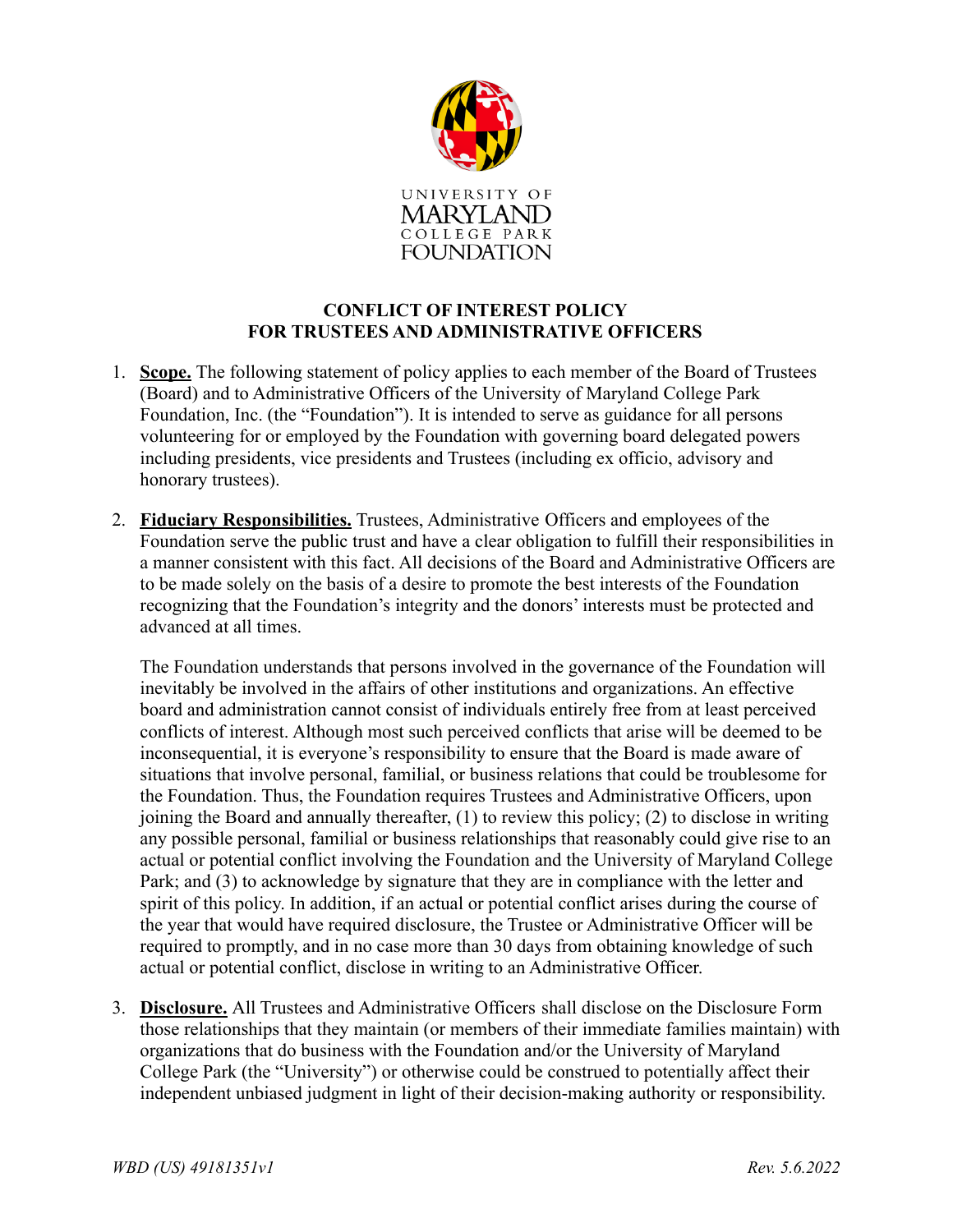In the event a Trustee or Administrative Officer is uncertain as to the appropriateness of listing a particular relationship, the Trustee or Administrative Officer should consult the Foundation President. The Foundation President, in turn, may elect to consult with legal counsel, the Executive Committee or the Board in executive session. Such information, including information provided on the form, shall be held in confidence except when, after consultation with the disclosing Trustee or Administrative Officer, the Foundation's best interests would be served by disclosure. The following definitions are provided to help Trustees and Administrative Officers decide whether a relationship should be listed on the Conflict of Interest Disclosure Form for Trustees and Administrative Officers.

**Business Relationship:** One in which a Trustee, Administrative Officer, or a member of the Trustee's or Administrative Officer's family, serves as an officer, director, employee, partner, trustee or controlling stockholder of an organization that does substantial business with the Foundation or the University.

**Substantial Benefits:** When a Trustee, Administrative Officer, or a member of the Trustee's or Administrative Officer's family has (1) an ownership or investment interest greater than 5% in any non-publicly traded entity with which the Foundation has a transaction or arrangement; (2) a material compensation arrangement with any entity or individual with which the Foundation has a transaction or arrangement; or (3) a potential ownership or investment interest which exceeds 5% in, or material compensation arrangement with, any entity or individual with which the Foundation is negotiating a transaction or arrangement. For purposes of this Policy, the term "family" includes an individual's spouse, parents, parents -in-law, grandparents, grandparents-in-law, children, grandchildren, siblings (whether by whole or half-blood), and the spouses of children, grandchildren, and siblings.

In addition, Trustees and Administrative Officers should note that the definitions above are provided only for guidance, and should not be considered the only situations in which a conflict could possibly exist. For example, the service of a Trustee or Administrative Officer on the board of another organization could present a potential conflict if the interests of such organization are, or are potentially, in conflict with the interests of the Foundation or the University. The Trustees and Administrative Officers should exercise their reasonable judgment in determining whether any circumstances exist, in addition to the existence of a business relationship or substantial benefit, that could present a potential conflict and that should therefore be disclosed.

- 4. **Procedures for Addressing Conflicts of Interest.** A Trustee or Administrative Officer who has disclosed or been found to have a conflict of interest shall leave the meeting and not be permitted to join discussion or vote with respect to issues related to the transaction or arrangement that results in the conflict of interest, except to the extent allowed by and in accordance with the provisions of Annotated Code of Maryland, Corporations and Associations, Section 2-419.
	- a. The chair of the committee considering the proposed transaction or arrangement, shall, if appropriate, appoint a disinterested person or sub-committee to investigate alternatives to such transaction or arrangement.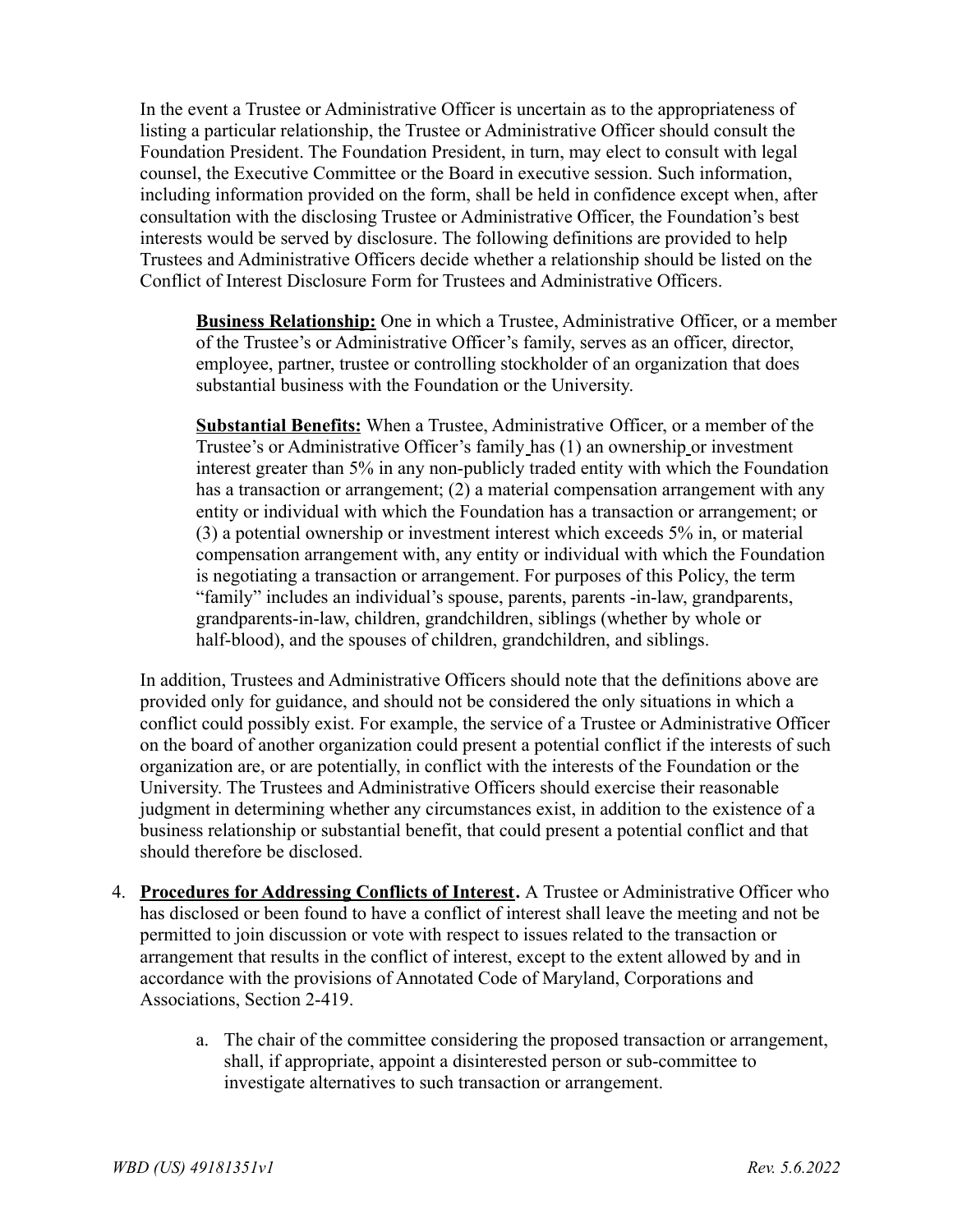- b. After exercising due diligence, the committee shall determine whether the Foundation can, with reasonable efforts, obtain an equal or more advantageous transaction or arrangement from a person or entity that would not give rise to a conflict of interest.
- c. If an equal or more advantageous transaction or arrangement is not reasonably attainable under circumstances that would not give rise to a conflict of interest, the committee will make a recommendation to the Executive Committee whose members shall determine by a majority vote of the disinterested Trustees in attendance whether the transaction or arrangement is in the Foundation's best interest and whether to enter into such transaction or arrangement despite the conflict of interest.

## 5. **Violations.**

- a. If the Board or committee has reasonable cause to believe that a Trustee or Administrative Officer has failed to disclose actual or possible conflicts of interest, it shall inform the Trustee or Administrative Officer of the basis for such belief and afford the Trustee or Administrative Officer an opportunity to explain the alleged failure to disclose.
- b. If, after hearing the response of the Trustee or Administrative Officer and making such further investigation as may be warranted in the circumstances, the Board or committee determines that the Trustee or Administrative Officer has failed to disclose an actual or possible conflict of interest, the matter should be referred to the Chair of the Board for appropriate disciplinary and corrective action in accordance with Foundation Bylaws.

## 6. **Compensation.**

- a. A voting member of the governing board who receives compensation, directly or indirectly, from the Foundation for services is precluded from voting on matters pertaining to that member's compensation.
- b. A voting member of any committee whose jurisdiction includes compensation matters and who receives compensation, directly or indirectly, from the Foundation for services is precluded from voting on matters pertaining to that member's compensation.
- c. No voting member of the governing board or any committee whose jurisdiction includes compensation matters and who receives compensation, directly or indirectly, from the Foundation, either individually or collectively, is prohibited from providing information to any committee regarding compensation.
- 7. **Periodic Review**. To ensure the Foundation operates in a manner consistent with charitable purposes and does not engage in activities that could jeopardize its tax-exempt status, periodic reviews shall be conducted. The periodic reviews shall, at a minimum, include the following subjects:
	- a. Whether compensation arrangements and benefits are reasonable, based on competent information, and the result of arm's length bargaining.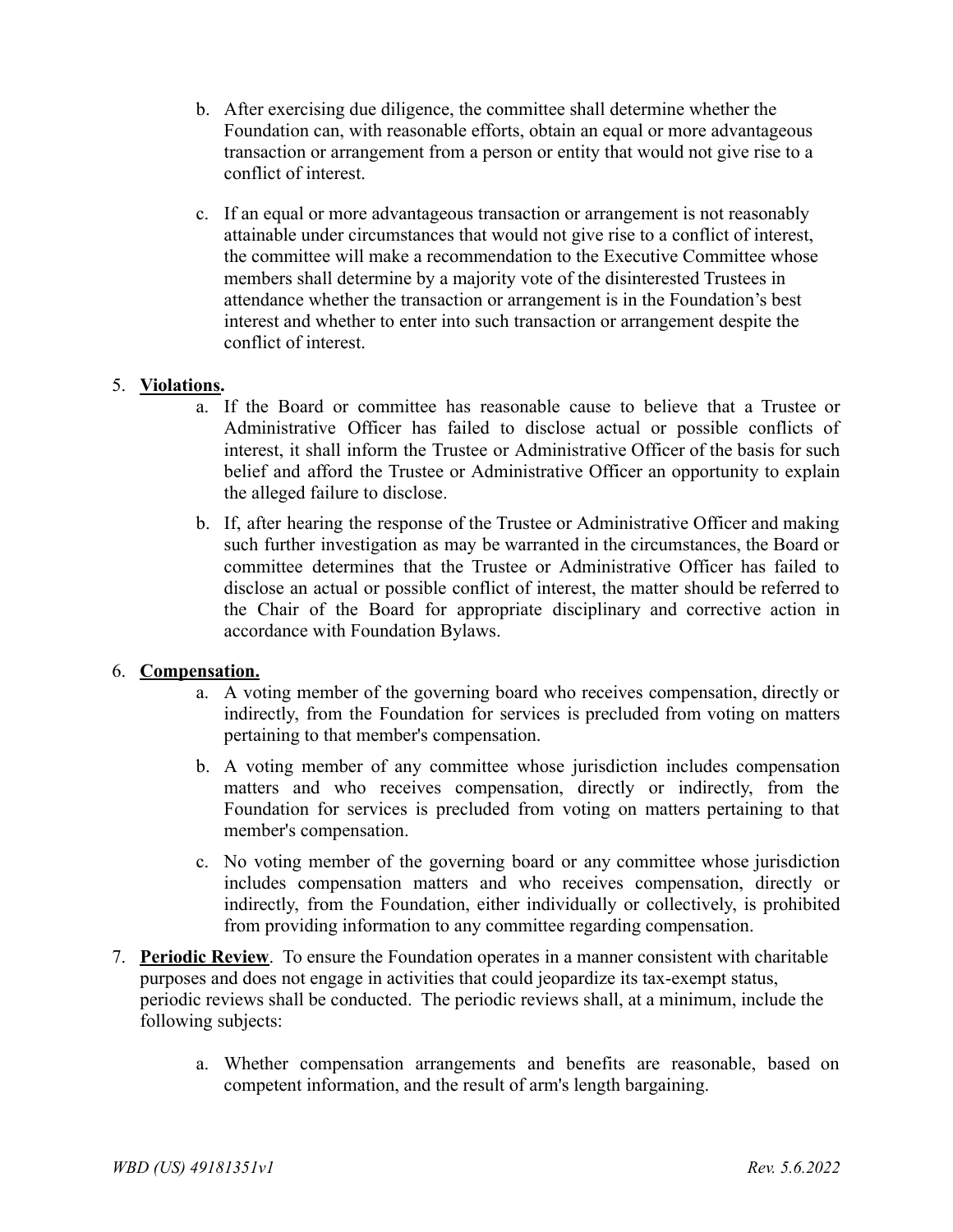- b. Whether partnerships, joint ventures, and arrangements with management organizations conform to the Foundation's written policies, are properly recorded, reflect reasonable investment or payments for goods and services, further charitable purposes and do not result in inurement, impermissible private benefit or in an excess benefit transaction.
- **8. Use of Outside Experts**. When conducting the periodic reviews as provided for Section 7, the Foundation may, but need not, use outside advisors. If outside experts are used, their use shall not relieve the governing board of its responsibility for ensuring periodic reviews are conducted.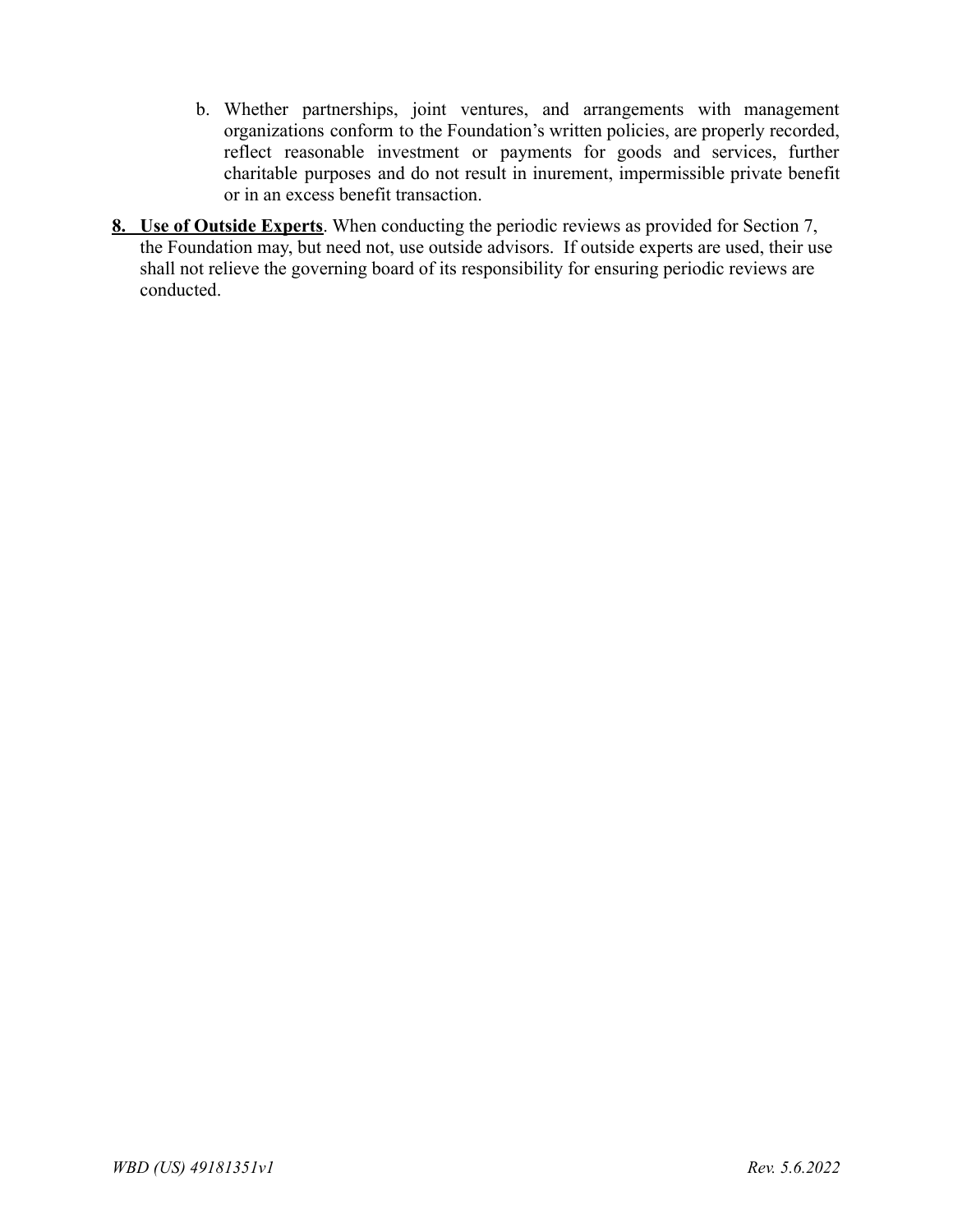## **Conflict of Interest Disclosure Form for Trustees and Administrative Officers**

*Please complete this form electronically using Adobe Sign. If you'd prefer to print and complete the form, please return it to:* Kristen Coffey, Program Manager for Board Operations | [kncoffey@umd.edu](mailto:kncoffey@umd.edu)

Please complete the following and return this form. Should you need more space, please attach additional sheets.

1. Are you aware of any relationships with the University of Maryland College Park Foundation, Inc. and/or the University of Maryland College Park between yourself or a member of your family as defined by the letter or spirit of this policy that may represent a conflict of interest?



If yes, please list the names and roles below as well as why you feel as though there may be a conflict.

2. Did you or a member of your family receive, during the past 12 months, any gifts or loans from any source from which the UMCP Foundation buys goods or services or otherwise has significant business dealings?



If yes, please describe the nature of the loans or gifts, their source, and their approximate value or the business relationship.

3. Please list all organizations where you serve as an officer, director, employee, partner, trustee or stockholder (investments greater than 5%).